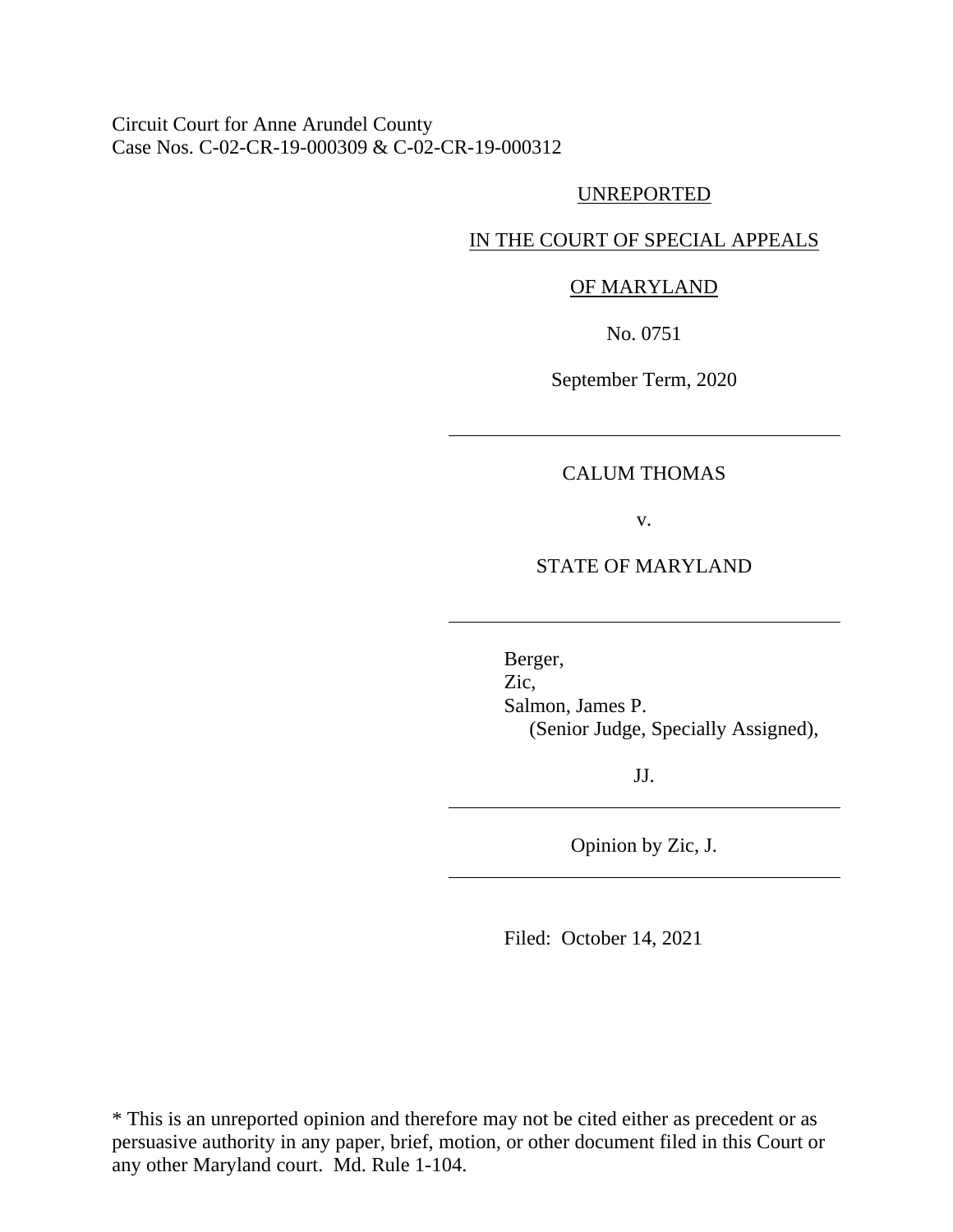In two consolidated cases, a jury sitting in the Circuit Court for Anne Arundel County convicted Calum Thomas, appellant, of second-degree murder and related firearms offenses and acquitted him of first-degree murder. The court sentenced him to an aggregate term of 55 years, followed by five years supervised probation. Mr. Thomas appeals, presenting one question, which we have rephrased:

1. Did the trial court err by denying Mr. Thomas's *Batson*<sup>1</sup> challenge?

We answer that question in the negative and shall affirm the judgment of the circuit court.

### **FACTS AND PROCEEDINGS**

The charges against Mr. Thomas stem from the January 2, 2017 murder of Terry Crouse, who was shot to death at close range in his backyard. Because the sole issue on appeal concerns the State's use of peremptory challenges during jury selection, we summarize those relevant facts.

The jury panel consisted of 97 prospective jurors, numbered sequentially. During voir dire, 29 prospective jurors did not answer affirmatively to any of the court's questions. <sup>2</sup> The court called the first 53 prospective jurors who had answered affirmatively to a question to the bench for further questioning, excused 12 of those

<sup>1</sup> *Batson v. Kentucky*, 476 U.S. 79 (1986).

<sup>&</sup>lt;sup>2</sup> They were jurors numbered 1, 2, 3, 4, 6, 19, 20, 25, 32, 33, 34, 43, 45, 46, 51, 52, 63, 69, 72, 74, 75, 76, 78, 80, 84, 87, 90, 92 and 93.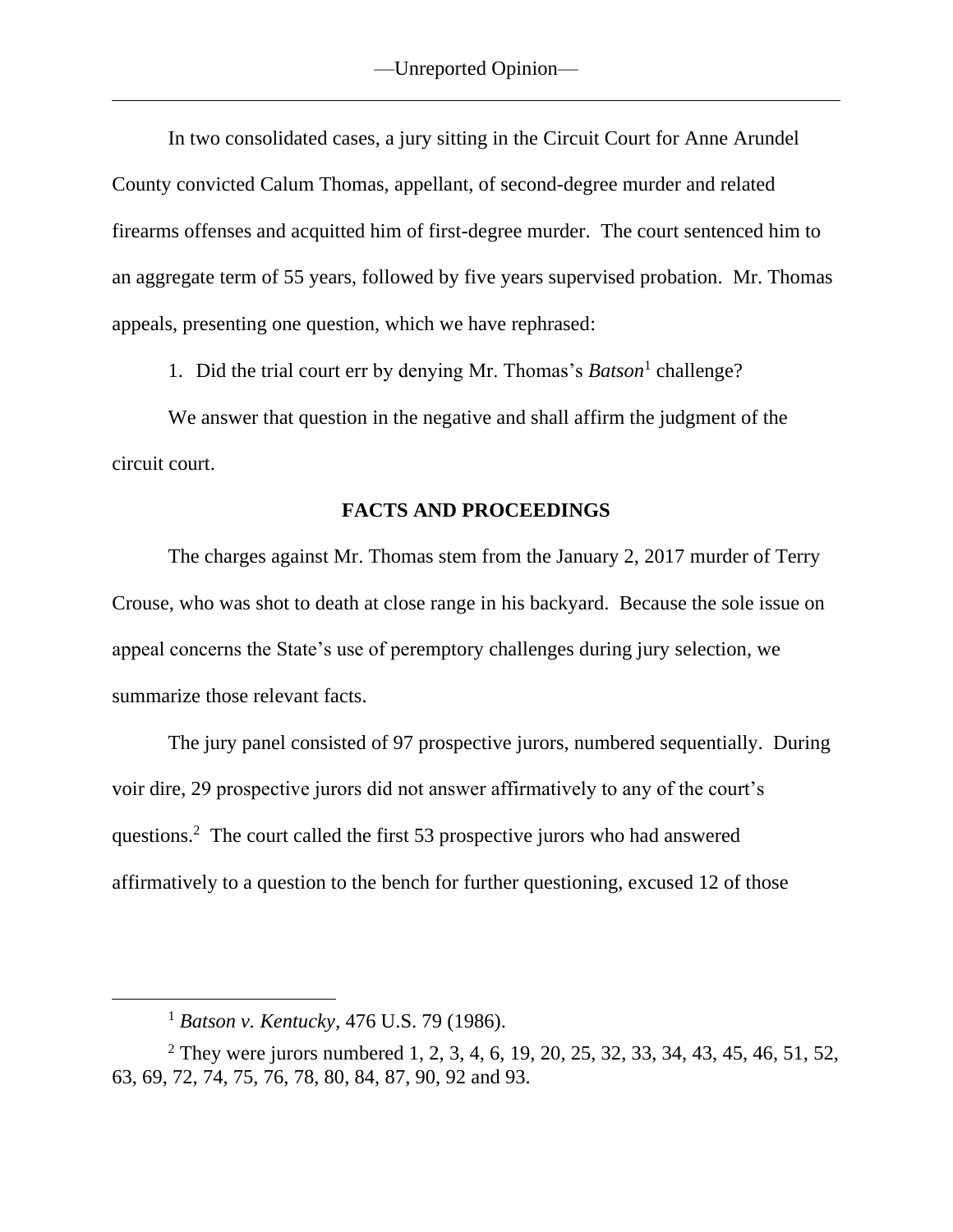jurors for cause,<sup>3</sup> and then excused prospective jurors 73 through 97 without questioning any of them at the bench because the jury pool was sufficiently large to begin selection without them. Consequently, when jury selection began, the pool consisted of 60 prospective jurors, 19 of whom had not answered any questions at the bench.

Because Mr. Thomas faced a life sentence, the defense had 20 peremptory challenges and the State had ten peremptory challenges during selection of the regular jurors. Md. Rule 4-313(a)(2). With respect to the four alternate jurors, the State and defense received one and two strikes, respectively, to use for each alternate juror seat. Md. Rule 4-313(a)(4).

The State used its first three peremptory challenges to strike from the box prospective jurors 1, 2, and 6, none of whom had answered any questions posed by the court during voir dire. By then, defense counsel had already used two of her strikes to excuse jurors 3 and 4, who likewise had answered no questions at the bench. When the State exercised its fourth peremptory challenge to excuse juror 19, who also had answered no questions, defense counsel objected and asked to approach the bench. The following transpired:

> [THE COURT]: I think I know where you are going but I will hear you.

[DEFENSE]: Thank you, Your Honor. This is the third African American that the State has struck from the panel. The Court's indulgence. The first one we never heard from.

<sup>&</sup>lt;sup>3</sup> The court excused for cause prospective jurors numbered 5, 8, 13, 29, 30, 40, 49, 55, 66, 67, 68 and 71.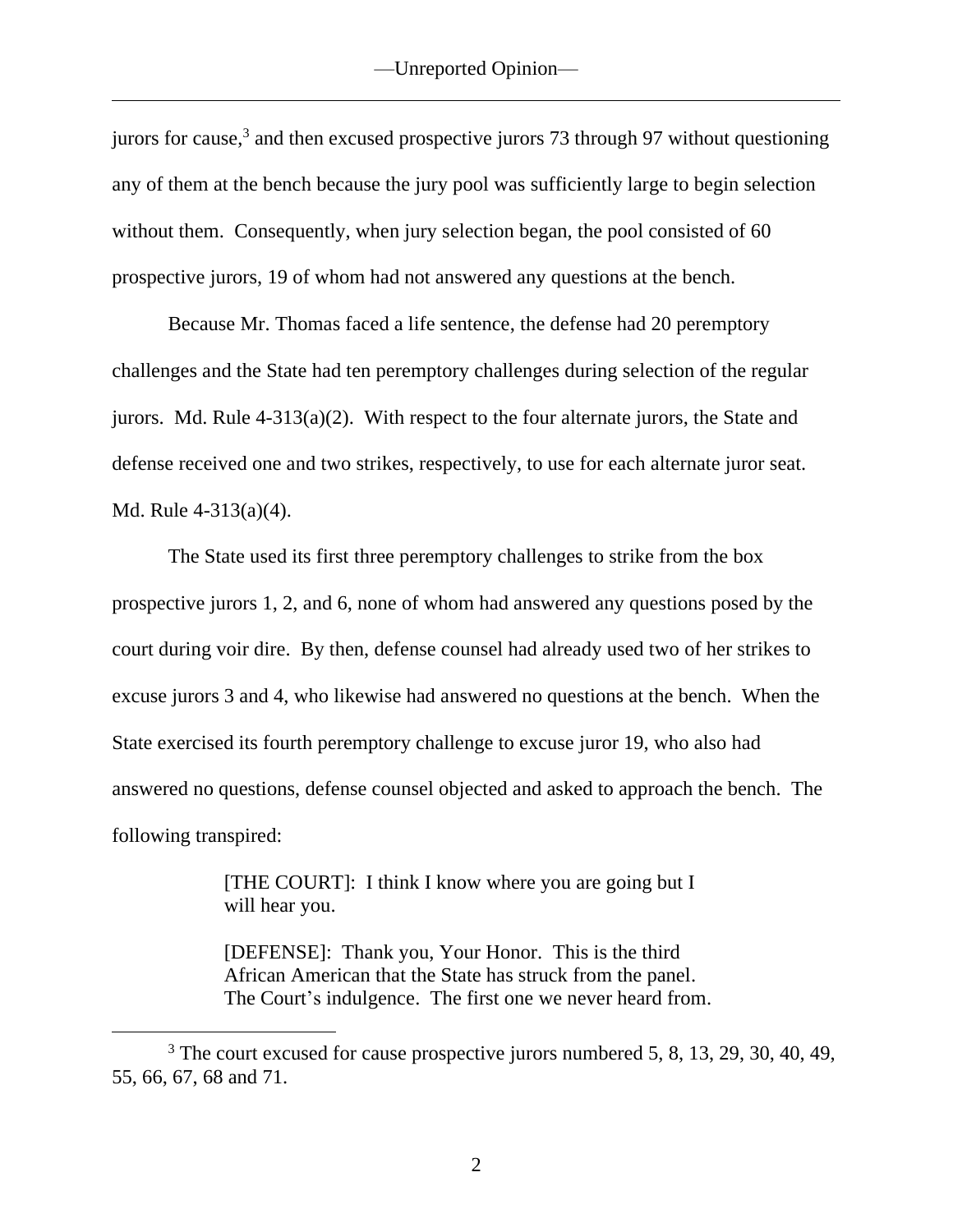I don't believe we heard from this juror and I believe the other strike, but I could be wrong, we never heard from.

So aside from the racial component of the juror, I would like to know the State's grounds.

[THE COURT]: All right. What is the classification neutral reason that the State has chosen to strike this most recent juror?

[THE STATE]: The State is doing it right down the line and asked for numbers one. I don't believe I got a chance to ask for number two<sup>[4]</sup> but [defense counsel] did three, four, six and now I am on nineteen. *These are individuals which answered no questions whatsoever.*

[THE COURT]: All right. And okay. Were there any persons -- so the State has used how many strikes? Let's see.

[THE STATE]: I did not bring it up with me. I apologize.

[THE COURT]: I have one, two, three.

[THE STATE]: I think this would be the fourth.

[THE COURT]: This would be the fourth. And what is the - let me just see the racial make-up of those persons.

[THE STATE]: *And believe me I wasn't even looking up. I was just going off my list.*

[THE COURT]: Right.

[DEFENSE]: I think all but one ---.

<sup>&</sup>lt;sup>4</sup> The prosecutor was mistaken. He had used a peremptory challenge to strike prospective juror number 2.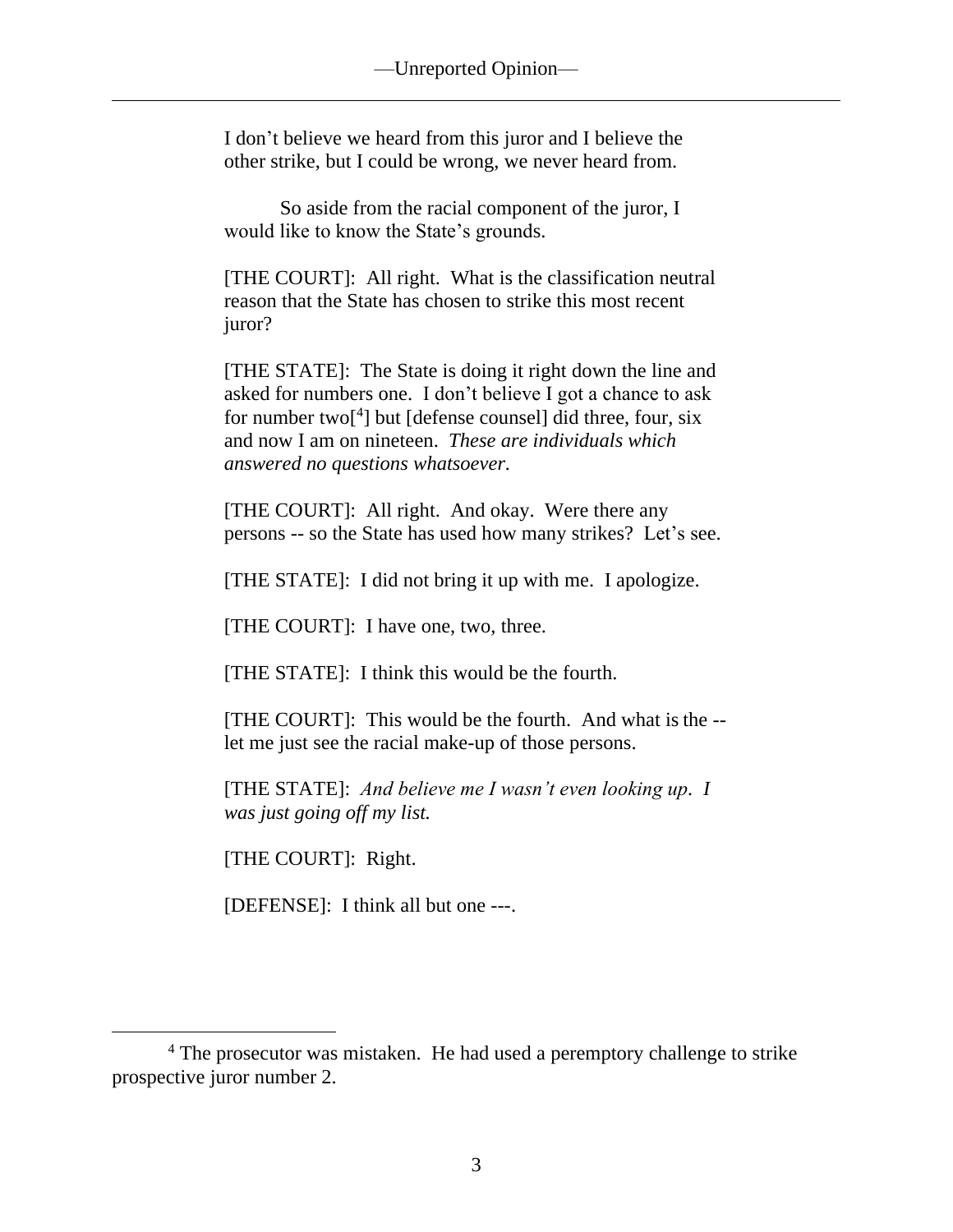[THE COURT]: Yes. Three [of] four were African American<sup>[5</sup>] by my records of the four strikes that the State has used but for the record if the Court were to allow this present use of the p[er]emptory to take place, it would still leave three African Americans on the jury which is one clear indicia that the State's reasons are not -- the Court believes are not pre-textual because even though it is not a complete pattern, number one, it has not been established.

But, number two, then they clearly would have had an opportunity to use p[er]emptories to canvas the jury where if left if its present composite, we do not know who the jury 12 would be but 3 of the 11 are and remain African Americans, both male and female. But in addition to that *I find that the reason proffered by the State is indeed true.*

*I recall that none of those four persons answered a single question which absent basic vocational information and age leads both sides really ill-equipped to weigh in whether they would have any substantive latent biases and -- feelings, nature about the case, anything, bottom line.*

And we asked a pretty broad swath or array of questions where a minority of persons did not answer questions. In other words, most people at least had one answer given. So for those reasons I find that (a) a perfect pattern has not been established; (b) that it is rebuttable or

<sup>5</sup> The transcript reflects that the court stated that "[t]hree *and* four were African American<sup>[1]</sup>" (emphasis added). In its brief, the State suggests that this may be a transcription error and that the court likely stated that "[t]hree [of] four were African American<sup>[.]"</sup>

The State's interpretation is consistent with defense counsel's proffer at the start of the bench conference, that the State struck three Black jurors from the panel, and its subsequent proffer that "all but one" of the four prospective jurors struck by the State were Black. The State did not dispute those proffers. We emphasize, moreover, that the court could not have been referring to the jurors by number—i.e., juror number three and juror number four—because defense counsel, not the State, had used peremptory strikes to excuse those two jurors. Viewed in this context, the transcript clearly is in error and we have corrected it.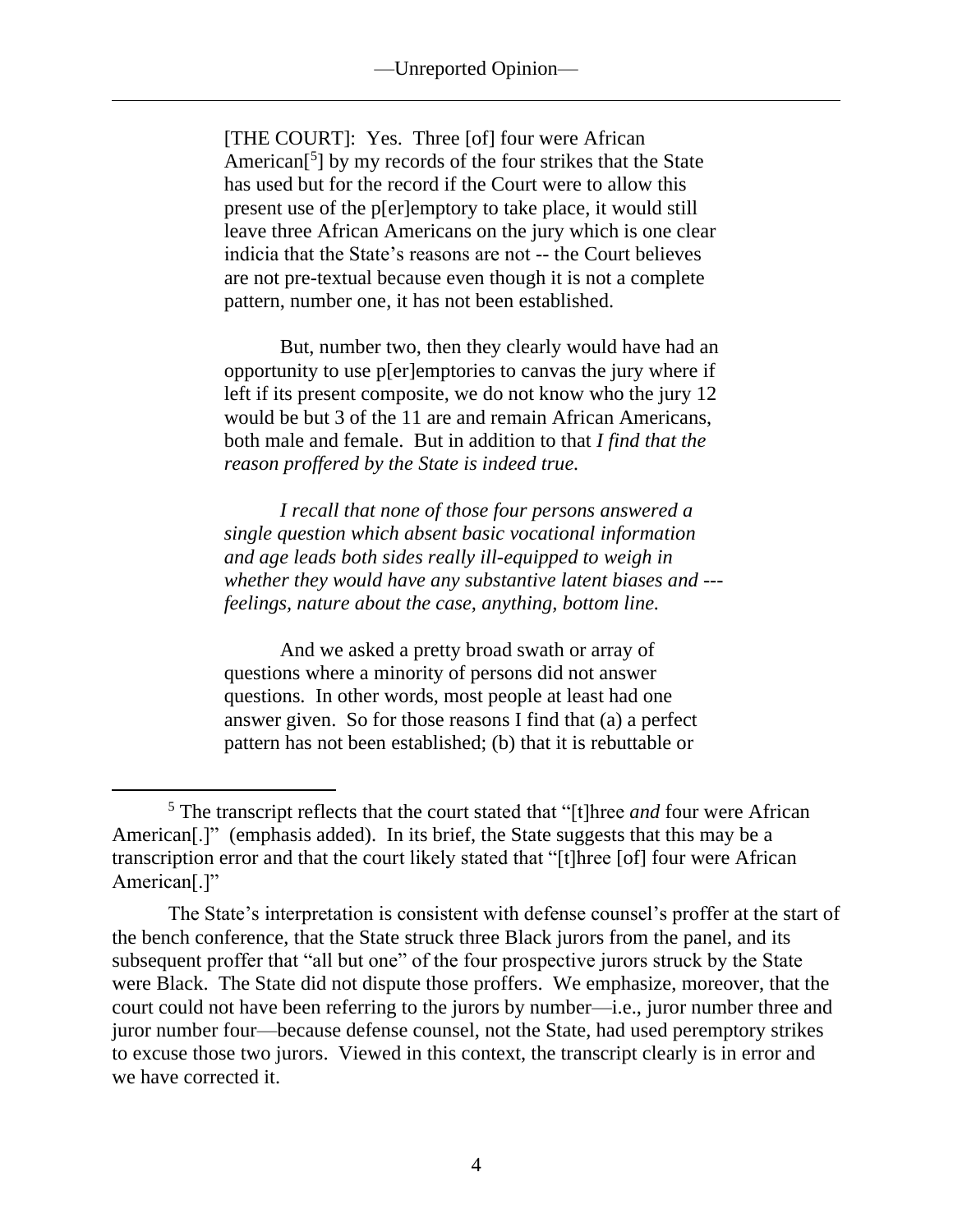rebutted, I should say, by the fact that there are three African Americans remaining on the jury and number four, *I think that those reasons are significant which is -- and they are clearly race neutral.*

*If someone does not answer a question, it allows both sides to speculate about what their inner thoughts might be or their feelings about the case.* And so for those reasons the -- challenge is denied.

[DEFENSE]: Let me just note my objection for the record.

[THE COURT]: So noted.

[DEFENSE]: Thank you, Your Honor.

(emphasis added).

After the court denied defense counsel's challenge, the State used half of its remaining six regular peremptory challenges and two alternate peremptory challenges to strike prospective jurors who had not answered any questions during voir dire. The jury, as seated, comprised 11 regular jurors who had been questioned at the bench during voir dire and one who had not, and three alternate jurors who had been questioned, and one who had not. $6$ 

After jury selection was complete, the court called the parties to the bench and the following colloquy ensued:

> [THE COURT]: First, I have to complete the [*Batson*] record. The State chose I guess not to use the strike, however, you want to articulate it, another person who is a fourth African American. So now a quarter of the -- no, a

<sup>&</sup>lt;sup>6</sup> The State attempted to strike the only alternate juror who had not answered any voir dire questions, but it already had used its one allotted strike for that seat.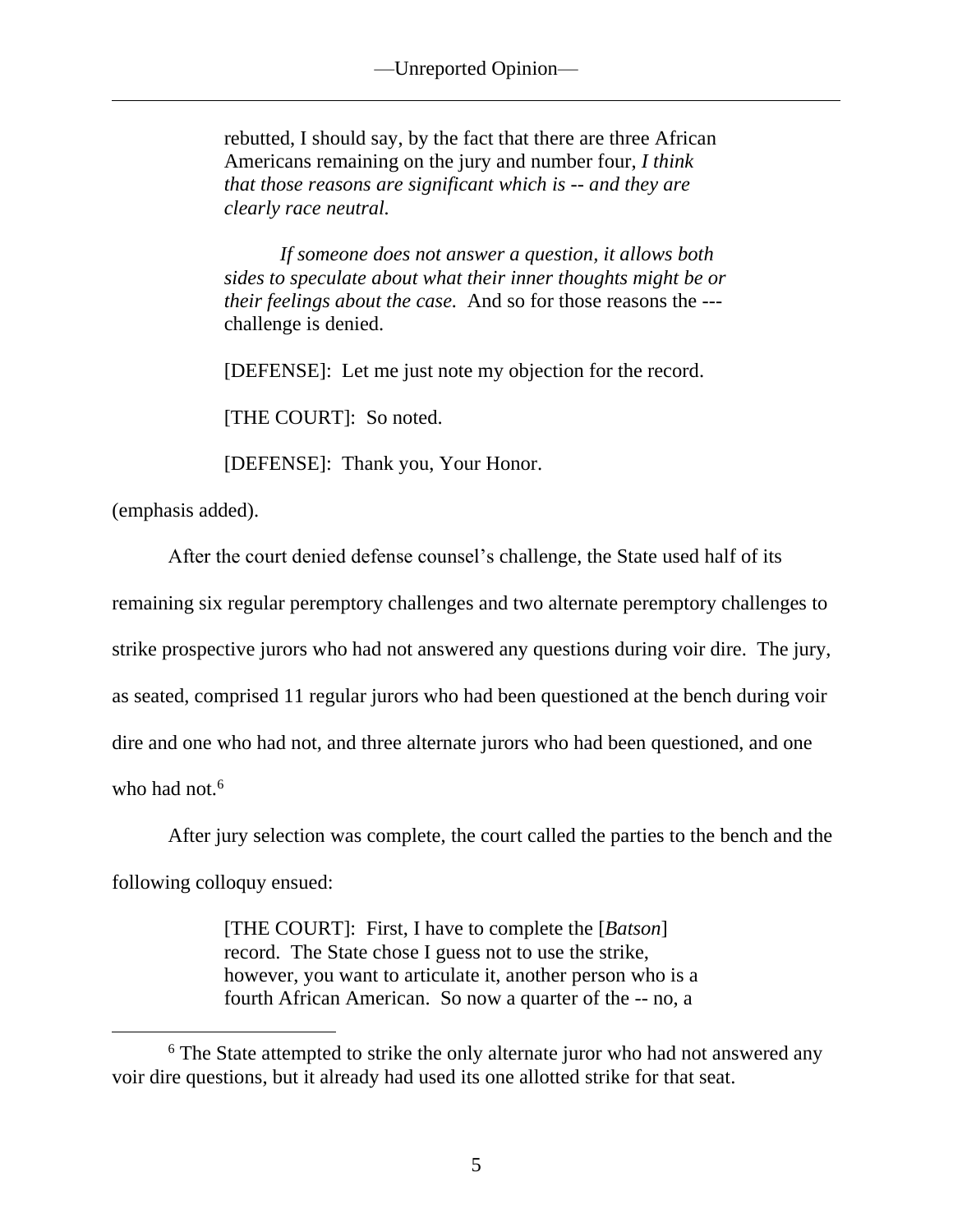third of the 12 are African Americans so I just want that to be part of the record in the event that there is a conviction in this case and it became subject of a further discussion at any point in time.

[DEFENSE]: I would note that the State did strike an additional African American after the challenge.

[THE COURT]: Okay. So noted.

[DEFENSE]: Thank you.

[THE COURT]: But I am just describing the present state of the composite.

[DEFENSE]: Sure.

The court did not ask, and defense counsel did not affirm, that the jury as seated

was acceptable. After Mr. Thomas was convicted of second-degree murder and related

charges, he noted this timely appeal.

# **DISCUSSION**

# **I. STANDARD OF REVIEW**

"[T]he exercise of peremptory challenges on the basis of race, gender, or ethnicity

violates the Equal Protection Clause of the Fourteenth Amendment." *Ray-Simmons v.* 

*State*, 446 Md. 429, 435 (2016). The Court of Appeals has provided that:

Absent intentional discrimination violative of the Equal Protection Clause, parties should be free to exercise their peremptory strikes for any reason, or no reason at all. The peremptory challenge is, 'as Blackstone says, an arbitrary and capricious right; and it must be exercised with full freedom, or it fails of its full purpose.'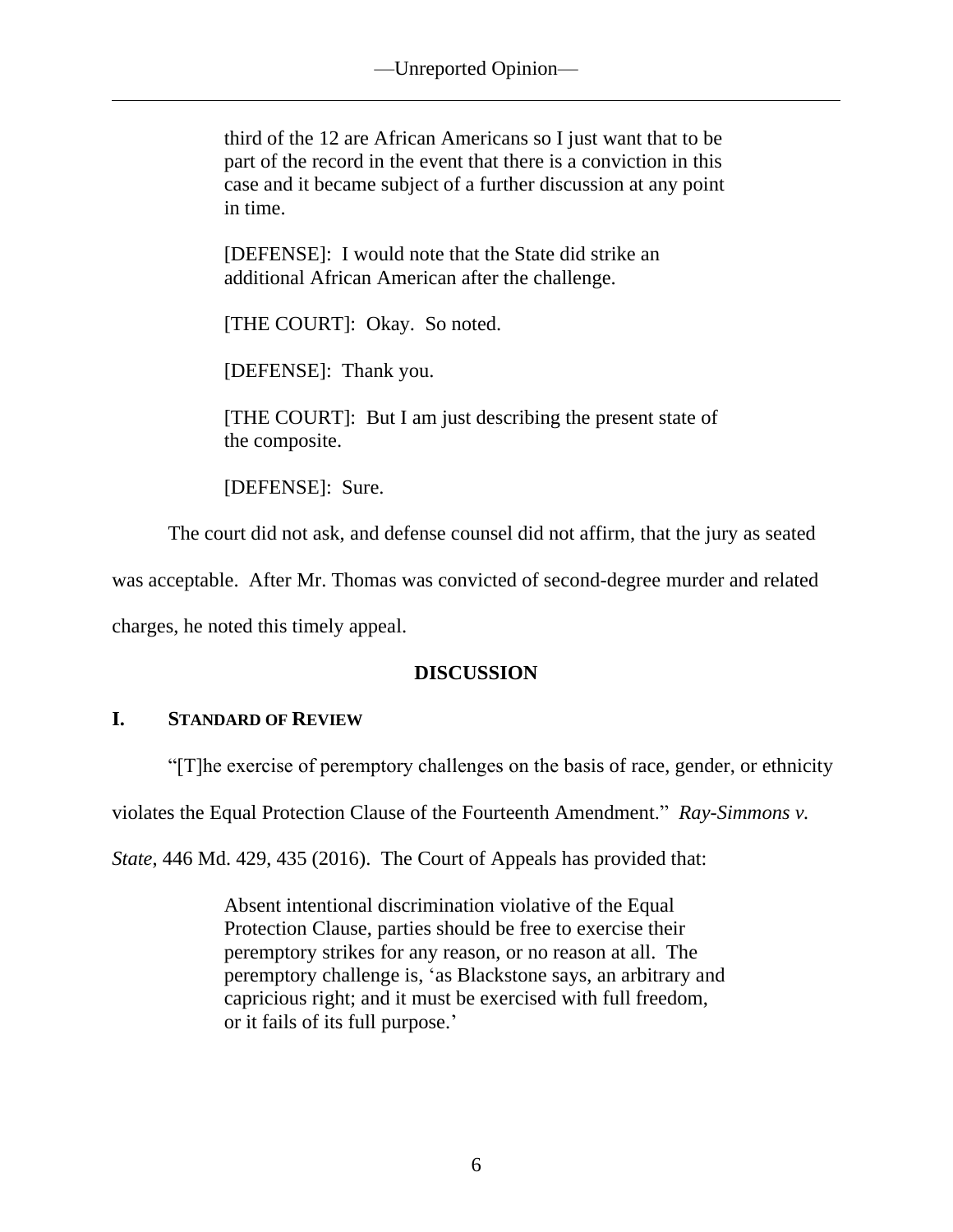*Edmonds v. State*, 372 Md. 314, 335 (2002) (quoting *Hernandez v. New York*, 500 U.S. 352, 374 (1991) (O'Connor, J., concurring)).

Here, Mr. Thomas contends that the State improperly exercised its peremptory challenges on the basis of race. To evaluate whether a party's use of peremptory strikes was racially discriminatory, we apply the "three-step process" set forth in *Batson*. 476 U.S. at 80; *Ray-Simmons*, 446 Md. at 435; *see also Bennett v. State*, \_\_ Md. App. \_\_, No. 1756, Sept. Term 2019, 2021 WL 4127205, at \*3-4 (filed Sept. 10, 2021) (setting out the three-step test). First, the party challenging the strike must "make a prima facie showing—produce some evidence—that the opposing party's peremptory challenge to a prospective juror was exercised on one or more of the constitutionally prohibited bases." *Ray-Simmons*, 446 Md. at 436 (citing *Purkett v. Elem*, 514 U.S. 765, 767 (1995) (per curiam)). To make that showing, the opposing party need only "show 'that the totality of the relevant facts gives rise to an inference of discriminatory purpose.'" *Ray-Simmons*, 446 Md. at 436 (quoting *Johnson v. California*, 545 U.S. 162, 168 (2005)). If that showing is made by a preponderance of the evidence, then the "burden of production [shifts] to the State and requires it to respond to the rebuttable presumption of purposeful discrimination that arises under certain circumstances." *Mejia v. State*, 328 Md. 522, 533 (1992) (quoting *Stanley v. State*, 313 Md. 50, 71 (1988)).

Second, if the objecting party meets its "preliminary burden" then the striking party must provide "an explanation for the strike that is neutral as to race, gender, and ethnicity." *Ray-Simmons*, 446 Md. at 436 (citing *Purkett*, 514 U.S. at 767)). The reasons

7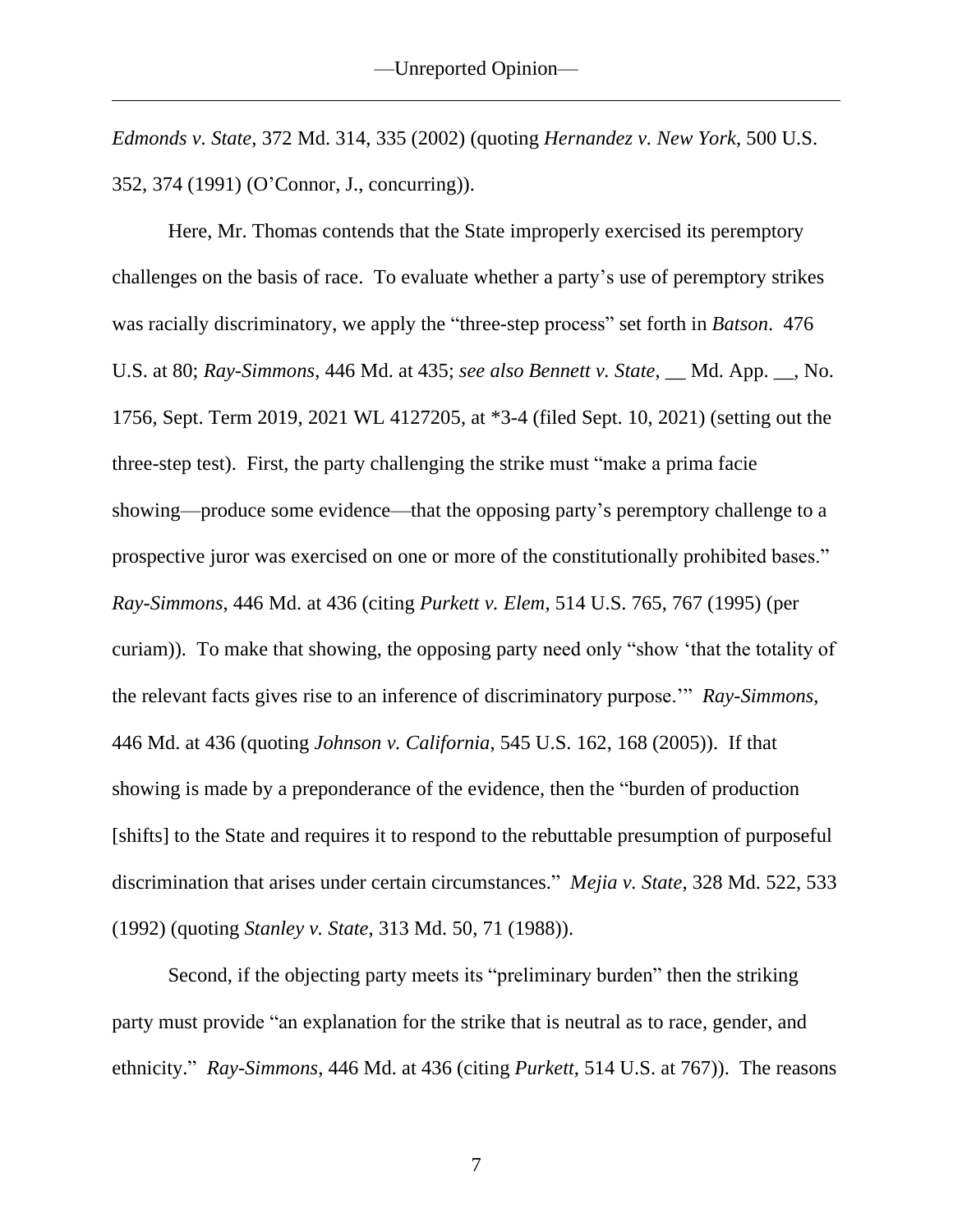for the strike need not be "persuasive or plausible." *Edmonds*, 372 Md. at 330. "[U]nless a discriminatory intent is inherent in the explanation," "[a]ny reason offered will be deemed race-neutral." *Ray-Simmons*, 446 Md. at 436 (quoting *Edmonds*, 372 Md. at 330).

Third, if the striking party provides a race-neutral explanation, the court must decide "whether the opponent of the strike has proved purposeful racial discrimination." *Purkett*, 514 U.S. at 767; *Bennett*, 2021 WL 4127205, at \*4. In performing this step, the Court of Appeals has explained:

> [The trial court may infer a] discriminatory purpose . . . from the totality of the circumstances and relevant facts. Among the factors the court may consider to determine whether the proponent intended to discriminate are: the disparate impact of the prima facie discriminatory strikes on any one race; the racial make-up of the jury; the persuasiveness of the explanations for the strikes; the demeanor of the attorney exercising the challenge; and the consistent application of any stated policy for peremptory challenges.

*Edmonds*, 372 Md. at 330 (citation omitted); *see also Bennett*, 2021 WL 4127205, at \*4 (explaining that "[w]hether there has been purposeful discrimination is an issue of the credibility of the race-neutral explanation, which is measured by several factors, including counsel's demeanor, the reasonableness or improbability of the explanations, and whether the explanation is attributable to an accepted trial strategy"). The trial court's ultimate determination as to discriminatory intent is a factual finding that is "afforded great deference and will only be reversed if it is clearly erroneous." *Ray-Simmons*, 446 Md. at 437; *see also Khan v. State*, 213 Md. App. 554, 568 (2013) ("In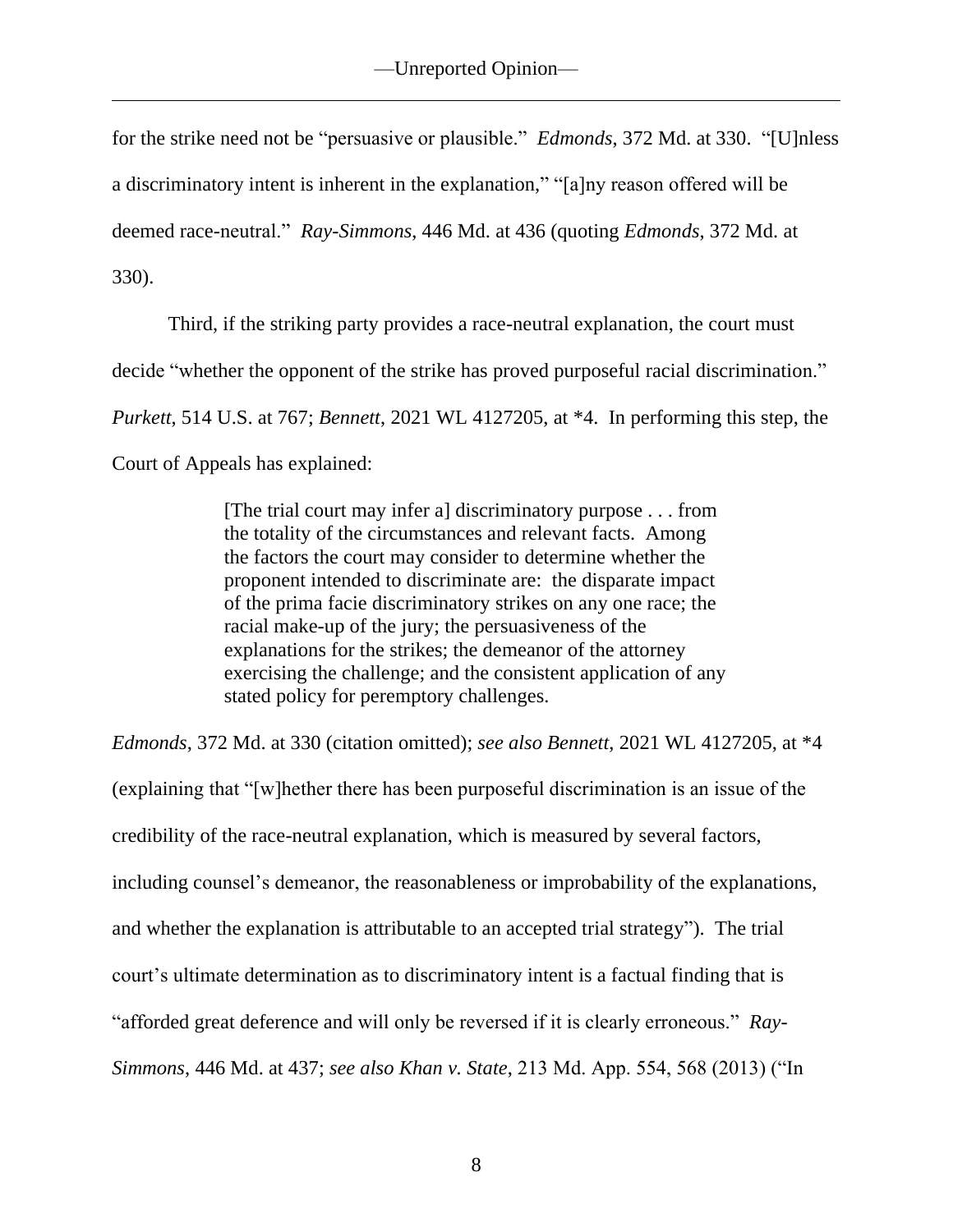reviewing [a] trial judge's [*Batson*] decision, appellate courts do not presume to secondguess the call by the 'umpire on the field' either by way of de novo fact finding or by way of independent constitutional judgment.") (alterations in original) (quoting *Bailey v. State*, 84 Md. App. 323, 328 (1990)).

#### **II. THE PARTIES' CONTENTIONS**

Mr. Thomas contends that the trial court erred in the first and third steps of its analysis. First, he argues that the court erred by finding that he did not make a prima facie showing that the State's exercise of three of its first four peremptory challenges to strike Black jurors gave rise to an inference of discriminatory intent. Specifically, he asserts that the court improperly applied a heightened burden, requiring Mr. Thomas to show a "perfect pattern" and should not have considered the "relative demographic balance of the jury." Second, in assessing the State's race-neutral reason for its strikes, Mr. Thomas contends that the trial court clearly erred by crediting the State's "flimsy" justification that the prospective jurors had not answered any voir dire questions, which he asserts was evidently pretextual. Additionally, he argues that the court erroneously relied upon the composition of the jury in concluding that the State rebutted any prima facie showing.

The State responds that the preliminary determination of whether Mr. Thomas made a prima facie showing of discriminatory purpose is moot because the court requested that the State provide a race-neutral explanation for the strikes. Further, the State posits that the court was persuaded that the reason given was not pretextual and that

9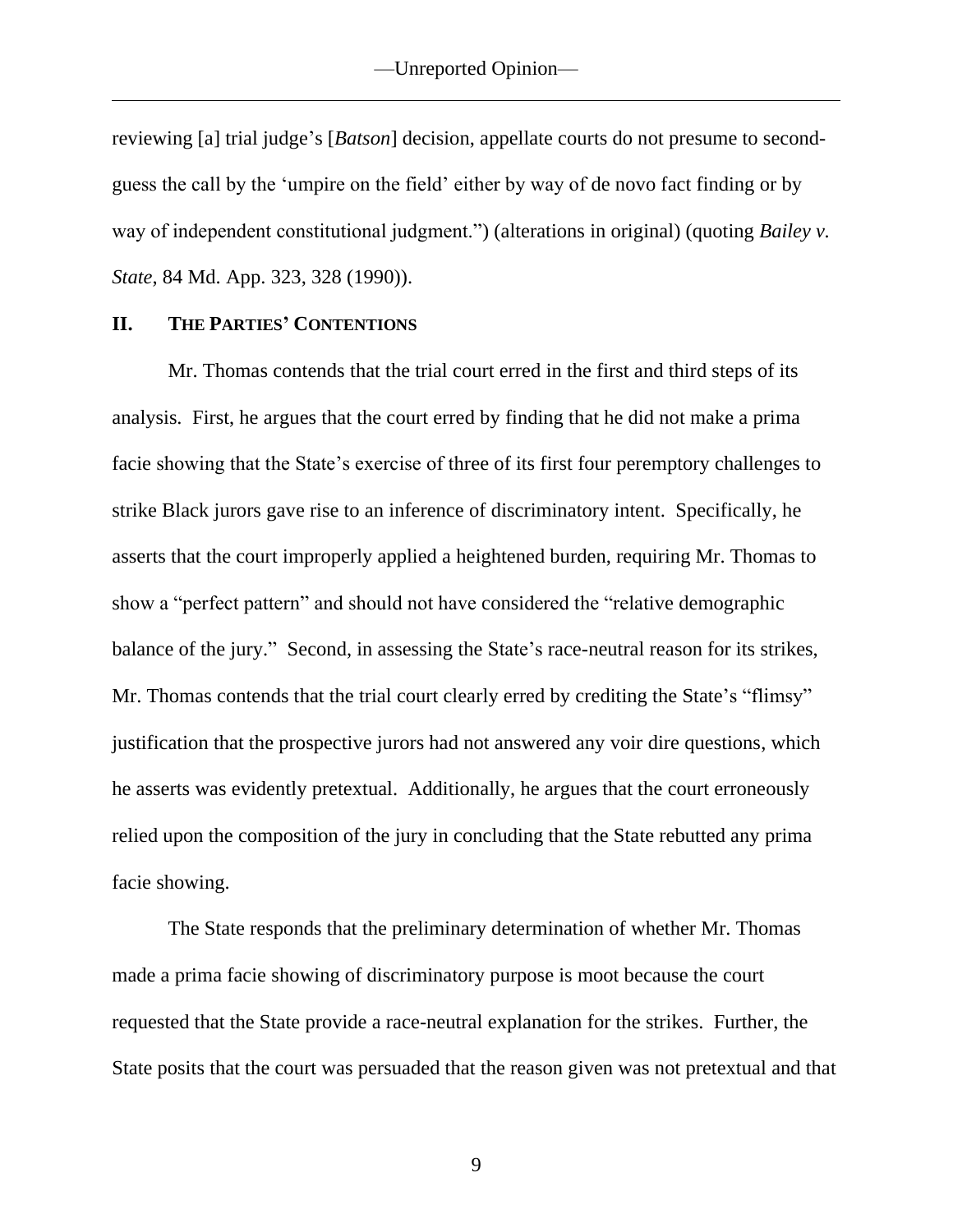the State did not exercise its strikes with discriminatory intent. It asserts that the trial court did not clearly err by "crediting the State's proffered [race-neutral] reason as nonpretextual" and not being persuaded by Mr. Thomas's argument that the prosecutor was motivated by discriminatory intent.

#### **III. ANALYSIS**

As a threshold matter, we agree with the State that we need not decide whether the trial court erred by finding, in the alternative, that Mr. Thomas failed to make a prima facie showing of discriminatory intent. Because, if the striking party offers a "raceneutral explanation for the peremptory challenges and the trial court has ruled on the ultimate question of intentional discrimination, the preliminary issue of whether the defendant made a prima facie showing becomes moot." *Hernandez*, 500 U.S. at 359. Here, the trial court asked the prosecutor to proffer a race-neutral reason for the strikes, the State complied, and, consequently, we are only concerned with whether the trial court clearly erred in crediting the reason given.

There is no dispute that the State offered a race-neutral justification for the three challenged strikes. The prosecutor explained that he used his peremptory strikes to remove three Black jurors (and a fourth juror whose race is not evident from the record) because they had not answered any of the court's voir dire questions. He asserted that he was just "going off [his] list" and that he was not "even looking up" at the jurors, instead striking jurors who had not answered any questions.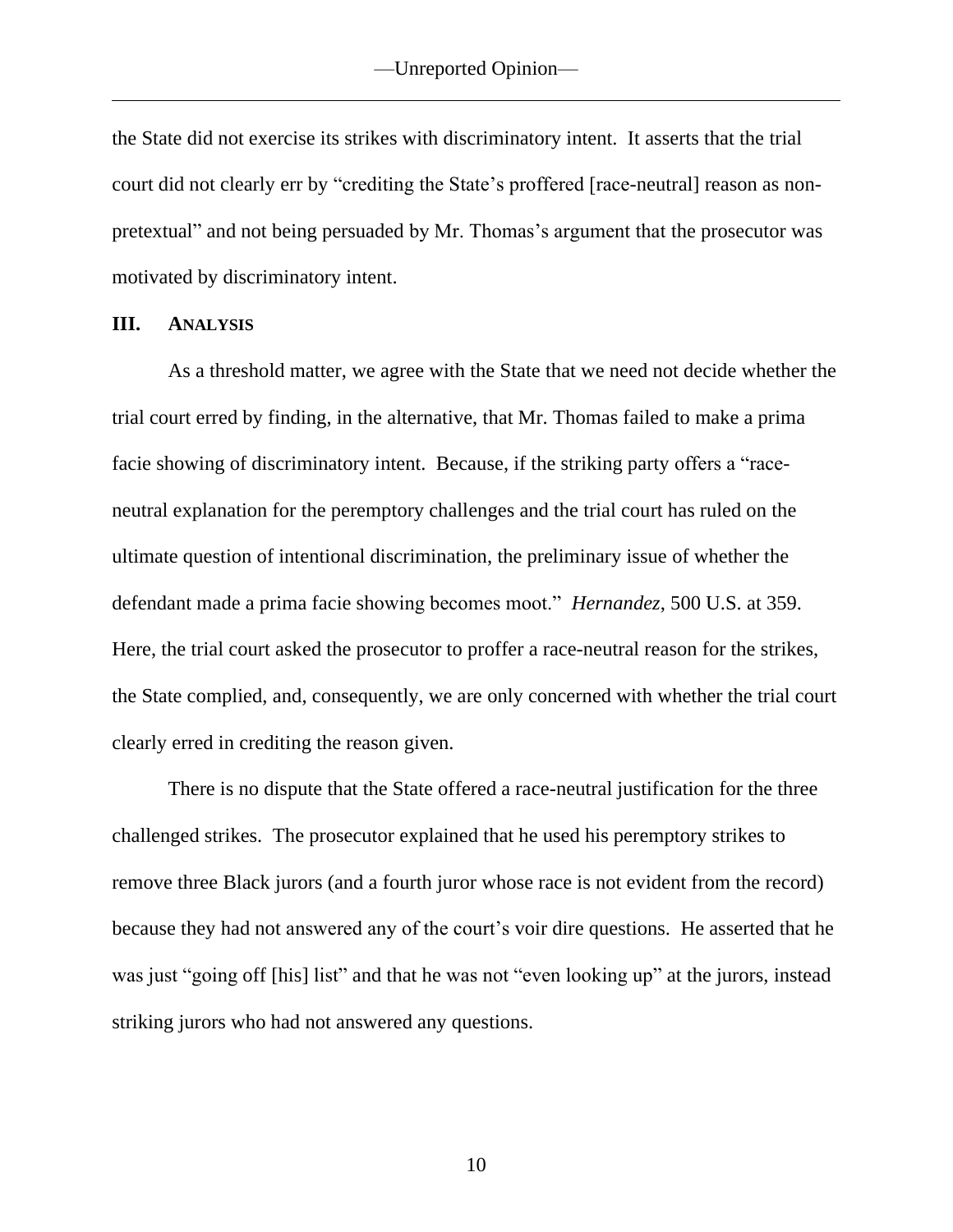The trial court found this reason consistent with a reasonable trial strategy. *See Miller-El v. Cockrell*, 537 U.S. 322, 339 (2003) (noting that consistency with accepted trial strategy is one factor in assessing discriminatory intent). It inferred from the State's explanation that it chose to remove jurors about whom it lacked any information beyond the basic information provided on the jury pool list. As the trial court reasoned, with respect to this class of prospective jurors both parties were "ill-equipped to weigh . . . whether they would have any substantive latent biases and—feelings, nature about the case, anything, bottom line." Thus, in the court's view, it was a reasonable trial strategy to strike jurors based upon a vacuum of information, in favor of selecting jurors about whom the State had a favorable impression.

The court further found that the reason given by the State was accurate and was applied consistently, regardless of race. At the time defense counsel made her challenge, she and the State, cumulatively, had used strikes to remove every juror who had not answered any questions during voir dire—jurors 1, 2, 3, 4, 6, and  $19<sup>7</sup>$  Thus, the State asserted its race-neutral reason for striking the jurors was consistent with its approach to using its strikes generally and was credible.<sup>8</sup>

 $7$  Mr. Thomas emphasizes that two jurors—numbers 20 and 25—who also had answered no voir dire questions remained in the box at that time. This was not relevant to the court's analysis, however, because the State was using its strikes sequentially and those jurors had numbers higher than the strikes at issue. Additionally, as mentioned, the State did elect to strike one of those jurors after the challenge was rejected.

<sup>8</sup> This case differs markedly from this Court's recent decision in *Bennett v. State*, 2021 WL 4127205, at \*1. There, the reason offered by the State for exercising a peremptory strike to remove the only Black person in the venire—that the prospective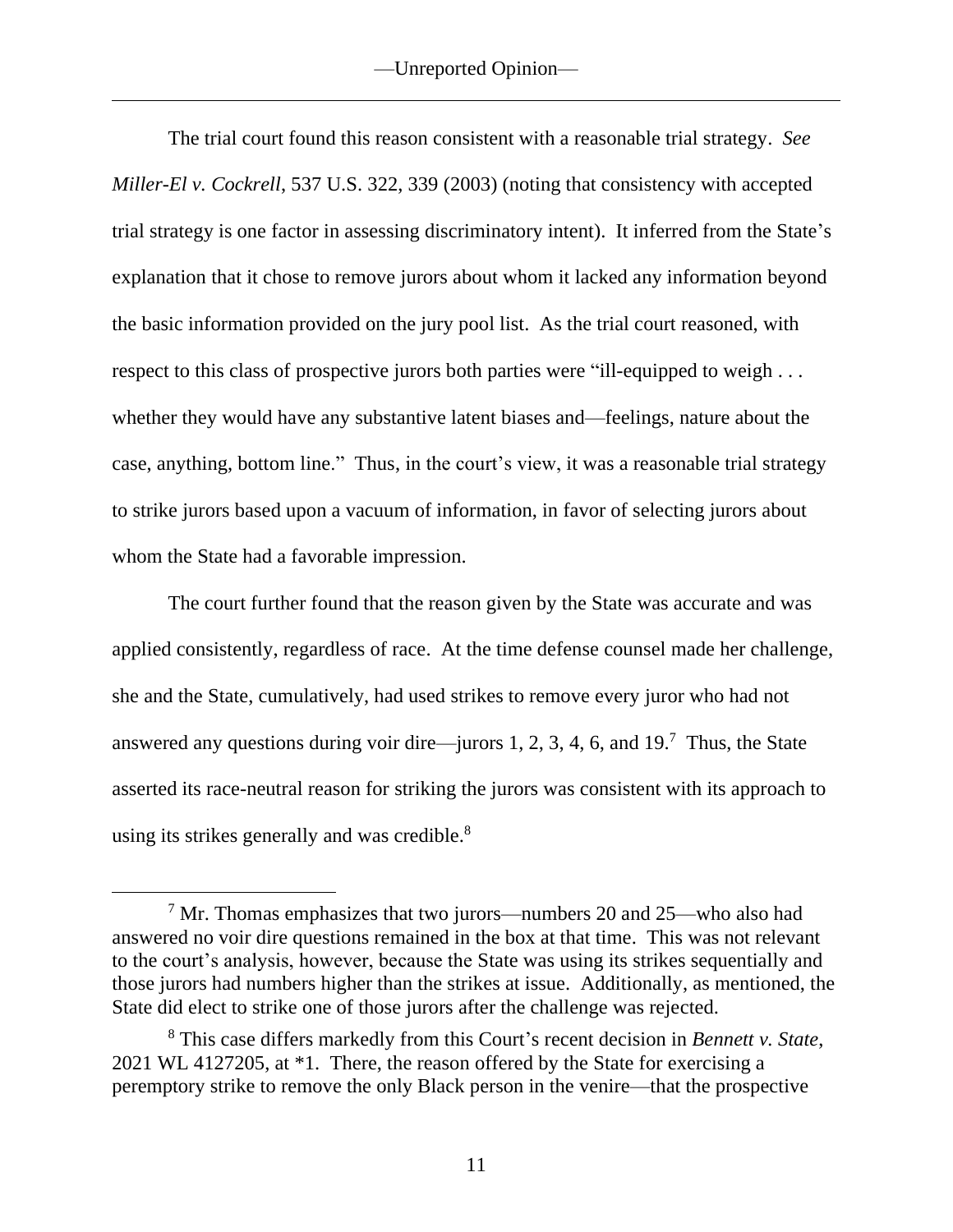The court also considered the overall makeup of the jury both at the time defense counsel made her *Batson* challenge and again after jury selection was complete. At the time the challenge was made and rejected, there were three Black jurors seated in the box. At the end of jury selection, there were four Black jurors on the jury.<sup>9</sup> Though this factor was not dispositive, it was among the permissible factors the court could consider in assessing the credibility of the State's stated reasons. *See Edmonds*, 372 Md. at 330.

The trial court was not clearly erroneous in crediting the prosecutor's race-neutral justification and being unpersuaded by Mr. Thomas's position that the stated reason was pretextual. "[I]f any competent material evidence exists in support of the trial court's factual findings, those findings cannot be held to be clearly erroneous." *Spencer v. State*, 450 Md. 530, 548 (2016) (quoting *Webb v. Nowak*, 433 Md. 666, 678 (2013)). Here, as explained, there was evidence showing that the State employed a consistent approach to exercising its strikes, regardless of race. The trial judge was best situated to assess the credibility of the State's stated reason for exercising its peremptory strikes. *See Ball v.* 

juror might harbor distrust or animus toward the police or the State because her mother had been the victim of a crime and the perpetrator had not been convicted—applied more convincingly to White jurors who were seated on the jury without objection. *Id*. at \*7-9. On that record, we concluded that "the prosecution failed to validly establish and articulate any significant differences between the selected White jurors and the excluded Black juror." *Id.* at \*7 (quotation marks omitted). As explained above, in the instant case, the State's proffered reason for exercising its strikes was applied consistently irrespective of race.

<sup>&</sup>lt;sup>9</sup> The record does not reveal how the makeup of the jury compared to the makeup of the jury pool. As the moving party, it was Mr. Thomas's burden to put on the record any facts supporting his position.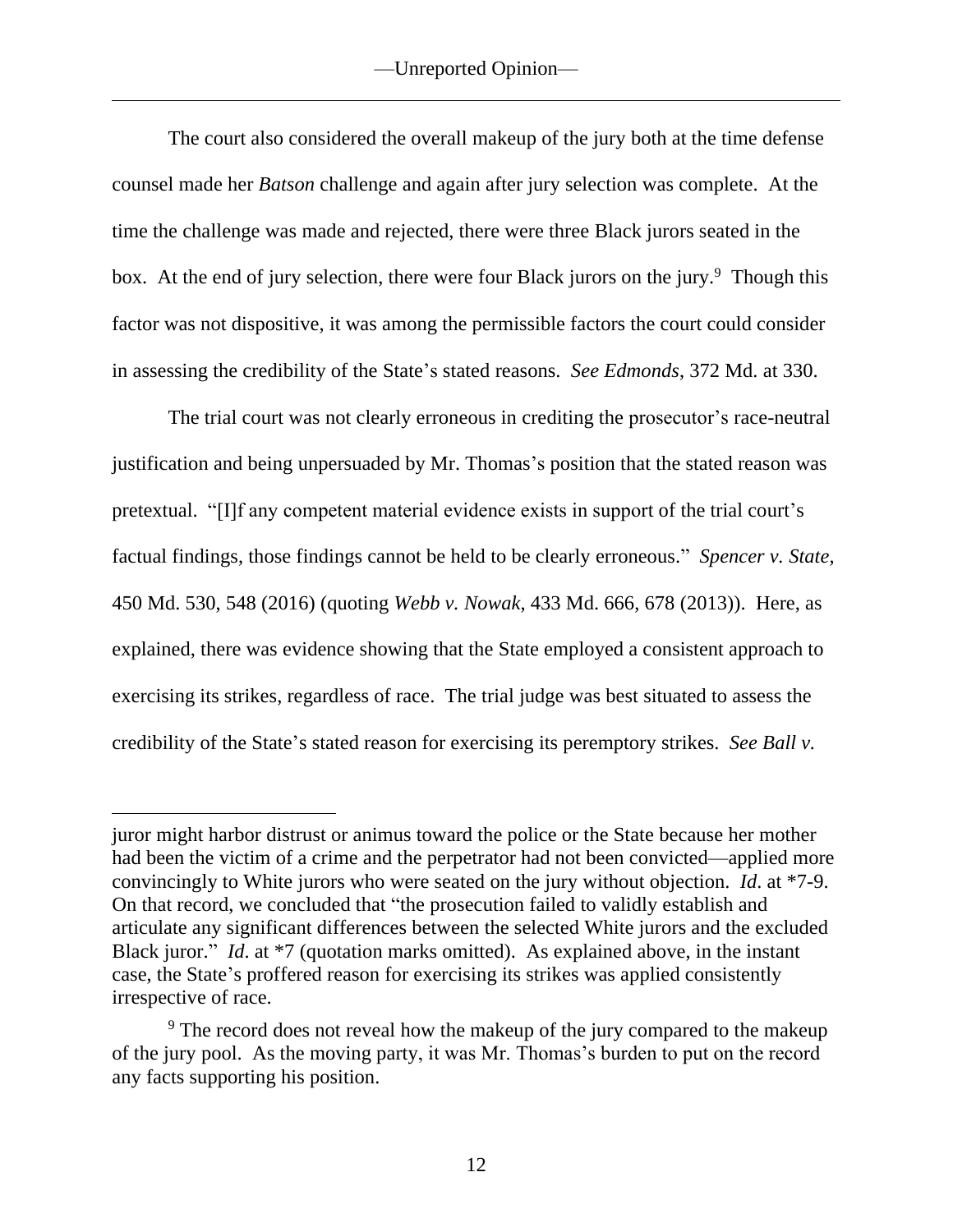*Martin*, 108 Md. App. 435, 456 (1996) (explaining that the trial court, rather than an appellate court, should generally determine "the credibility of the proponent offering the reasons" for the strikes). For example, it is impossible for this Court to determine from the cold record on appeal whether the prosecutor was, as proffered, looking down at his list while making his strikes. Because it was Mr. Thomas's burden to persuade the trial court that the race-neutral justification for the strikes were pretextual, the trial court's findings to the contrary are entitled great deference on appeal and we decline to secondguess those findings. *See Starke v. Starke*, 134 Md. App. 663, 680 (2000) ("[I]t is far easier to sustain as not clearly erroneous the decisional phenomenon of not being persuaded than it is to sustain the very different decisional phenomenon of being persuaded.")

The trial court's finding was also borne out by the prosecutor's conduct *after* the *Batson* challenge was heard and rejected. The State struck four more jurors who answered no questions during voir dire (three regular jurors and one alternate juror), ultimately using 70 percent of its initial peremptory strikes on jurors who had answered no questions, <sup>10</sup> and 57 percent of its total strikes on those jurors. Of the seven jurors struck by the State who had answered no questions in voir dire, at least three and possibly

<sup>&</sup>lt;sup>10</sup> Mr. Thomas mistakenly states in his brief that the State used eight out of ten of its initial strikes on jurors who answered no questions. One of the jurors he lists—juror number 11—did, however, answer questions.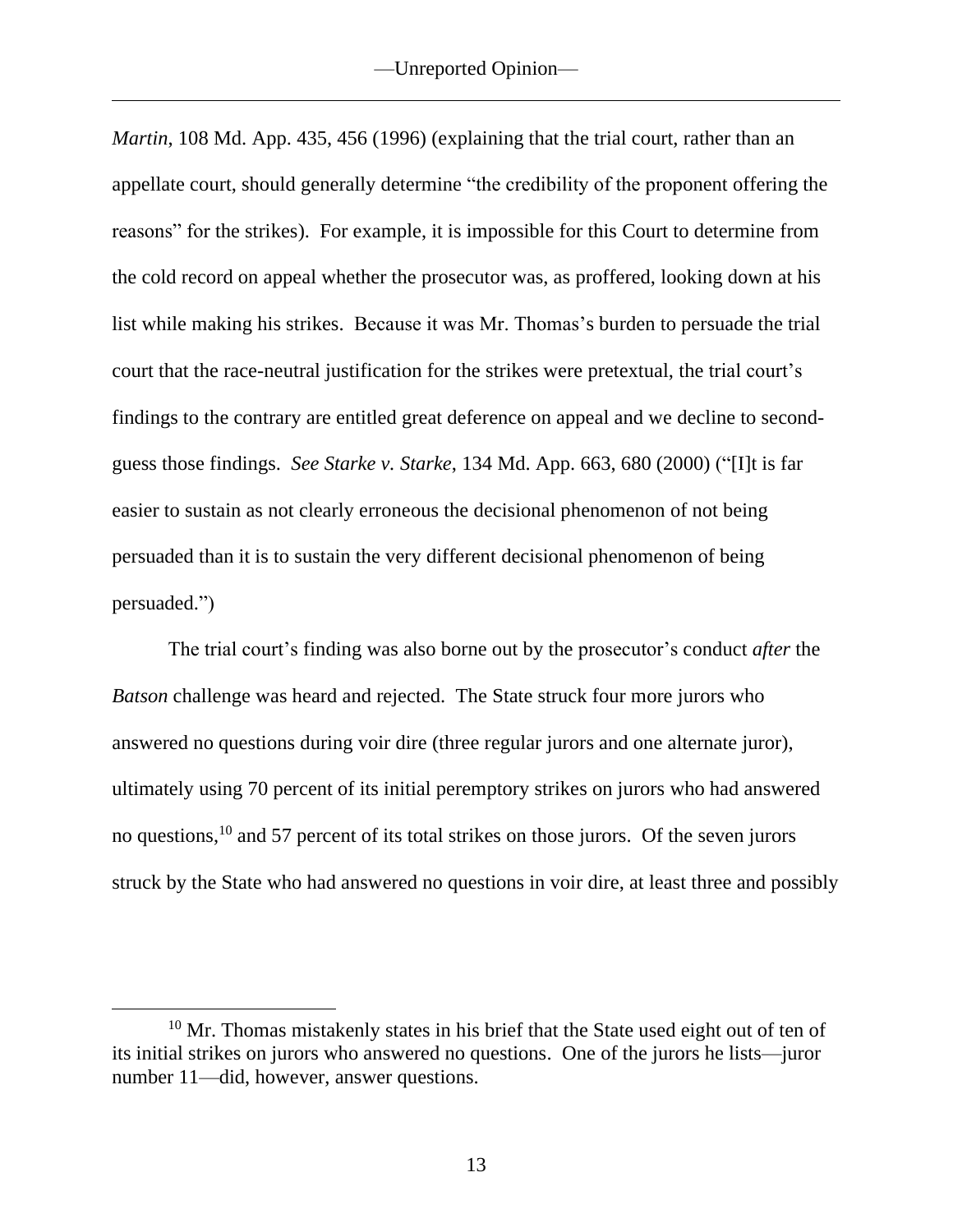four were not Black.<sup>11</sup> Only one regular juror and one alternate juror who had answered no questions were seated, the latter of whom the State unsuccessfully tried to challenge. This bolsters the trial court's determination that the prosecutor's justification was not pretextual.

The out-of-state case cited by Mr. Thomas, *Hyman v. State*, 531 S.E.2d 708 (Ga. 2000), *overruled on other grounds by State v. Jackson*, 697 S.E.2d 757 (Ga. 2010), for the proposition that non-responsiveness during voir dire as a reason for exercising peremptory strikes is "insufficient to overcome an inference of discriminatory intent" is readily distinguishable. In *Hyman*, the Supreme Court of Georgia affirmed a trial court's determination that defense counsel evinced discriminatory intent in striking three jurors based upon their alleged "lack of responsiveness on voir dire[.]" *Id*. at 711. There, unlike in this case, that justification was not applied consistently to jurors of different races. *Id*. More significantly, the issue in *Hyman* was whether the trial court erred by finding that the moving party carried its burden of persuasion. *Id.* Here, we are concerned with whether the trial court erred in finding that Mr. Thomas did not carry his burden of persuasion and, as set out above, such a finding is rarely subject to a reversal for clear error. *See Starke*, 134 Md. App. at 680-81.

<sup>11</sup> The record is clear that the State struck one more Black juror after the *Batson* challenge was heard and denied. Defense counsel did not renew her objection at that time, however, and it is unclear whether that juror was among those who had answered no questions during voir dire.